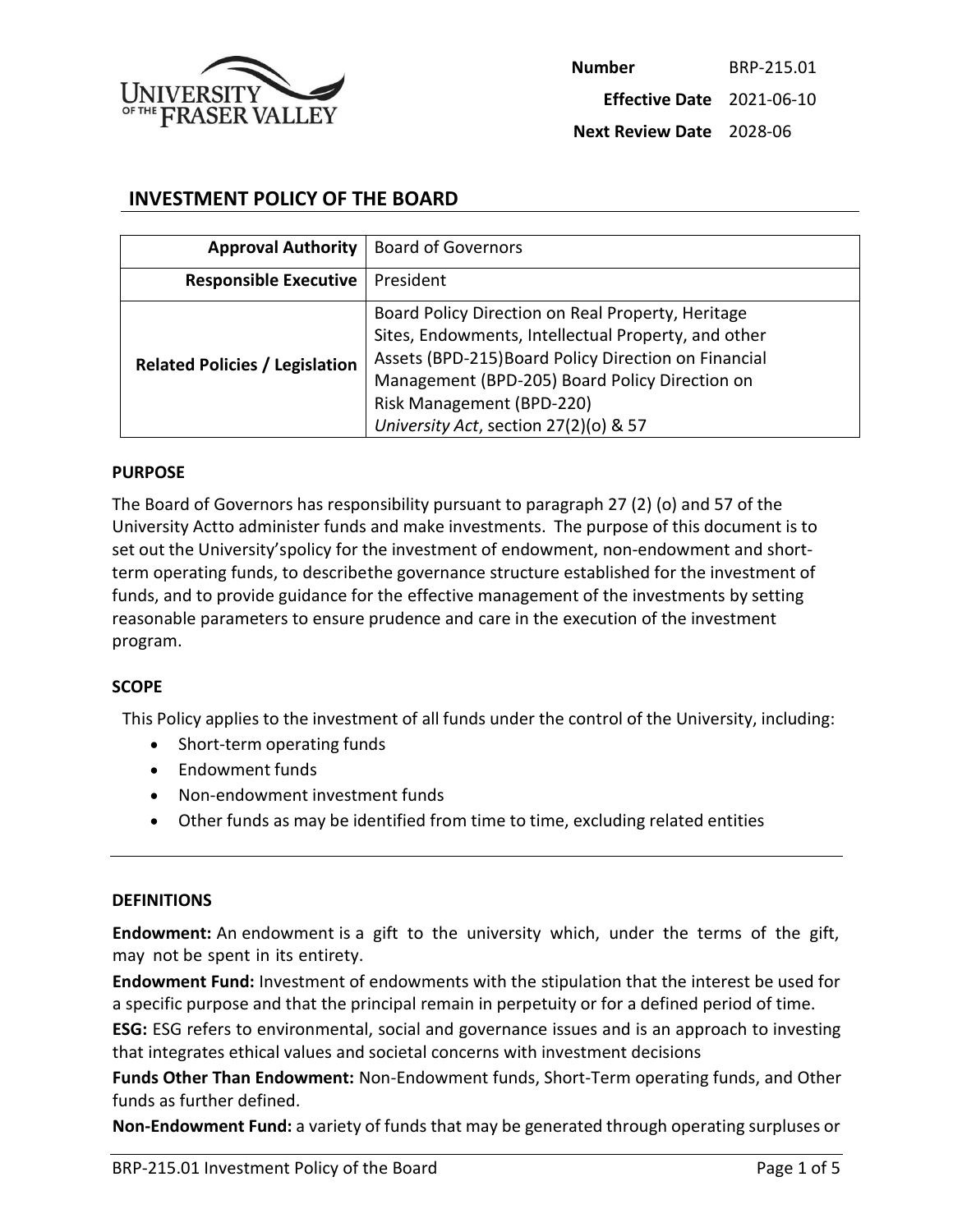may be granted to the University from time to time and that may or may not be associated with a specific purpose; a fund for future buildings would be an example of a non-endowment, specific purpose fund.

**Short-term Operating Fund:** funds normally generated from grants, tuition fees and other sources that arereceived in advance and are expected to be used within a short period of time, usually 12 months, for the operating expenses of the University.

**Other Funds:** Other funds that are entrusted to the University as may be identified from time to time.

I**nvestment Manager:** person or organization that makes investments in portfolios of securities on behalf of clients under the investment objectives and parameters the client has defined.

\_\_\_\_\_\_\_\_\_\_\_\_\_\_\_\_\_\_\_\_\_\_\_\_\_\_\_\_\_\_\_\_\_\_\_\_\_\_\_\_\_\_\_\_\_\_\_\_\_\_\_\_\_\_\_\_\_\_\_\_\_\_\_\_\_\_\_\_\_\_\_\_\_\_\_\_\_\_

### **POLICY**

#### 1. Principles:

The university will establish standards of care and governance for the effective management of itsinvestments and to create balance between returns and risks.

# Effective standards of care will include:

#### Prudence

The prudent person standard will guide investment management at UFV. Investments shall be made with judgment and care, under circumstances then prevailing, which persons of prudence, discretion, and intelligence exercise in the management of their own affairs, not for speculation, but for investment, considering the probable safety of their capital as well as the probable income to be derived.

### Ethics and Conflict of Interest

Board members and employees involved in the investment process shall refrain from personal business activity that could conflict with the proper execution and management of the investment program, or that could impair their ability to make impartial decisions. Board members and employees shall disclose any material interest in financial institutions with which UFV conducts business. They shall further disclose any personal financial/investment positions that could be related to the performance of the investment portfolio.

### 2. Investment Governance Structure

The Board of Governors, through its Finance & Audit Committee, will give guidance to investment strategies and monitor the performance of the investments of UFV. The President is delegated the administrative and operational responsibility of UFV investments within the parameters of this policy.

The President or designate will ensure the appointment of one or more suitably qualified external professional Investment Managers to manage the Endowment Fund(s) of UFV. The selection of (an) Investment Manager(s) will be made in a prudent manner, applying fair and reasonable identification,evaluation, and selection standards.

Appointed Investment Manager(s) will operate under guidelines and investment mandates, agreedupon between the Investment Manager(s) and the President or designate, and approved by the Finance & Audit Committee of the Board of Governors. All investment activities will be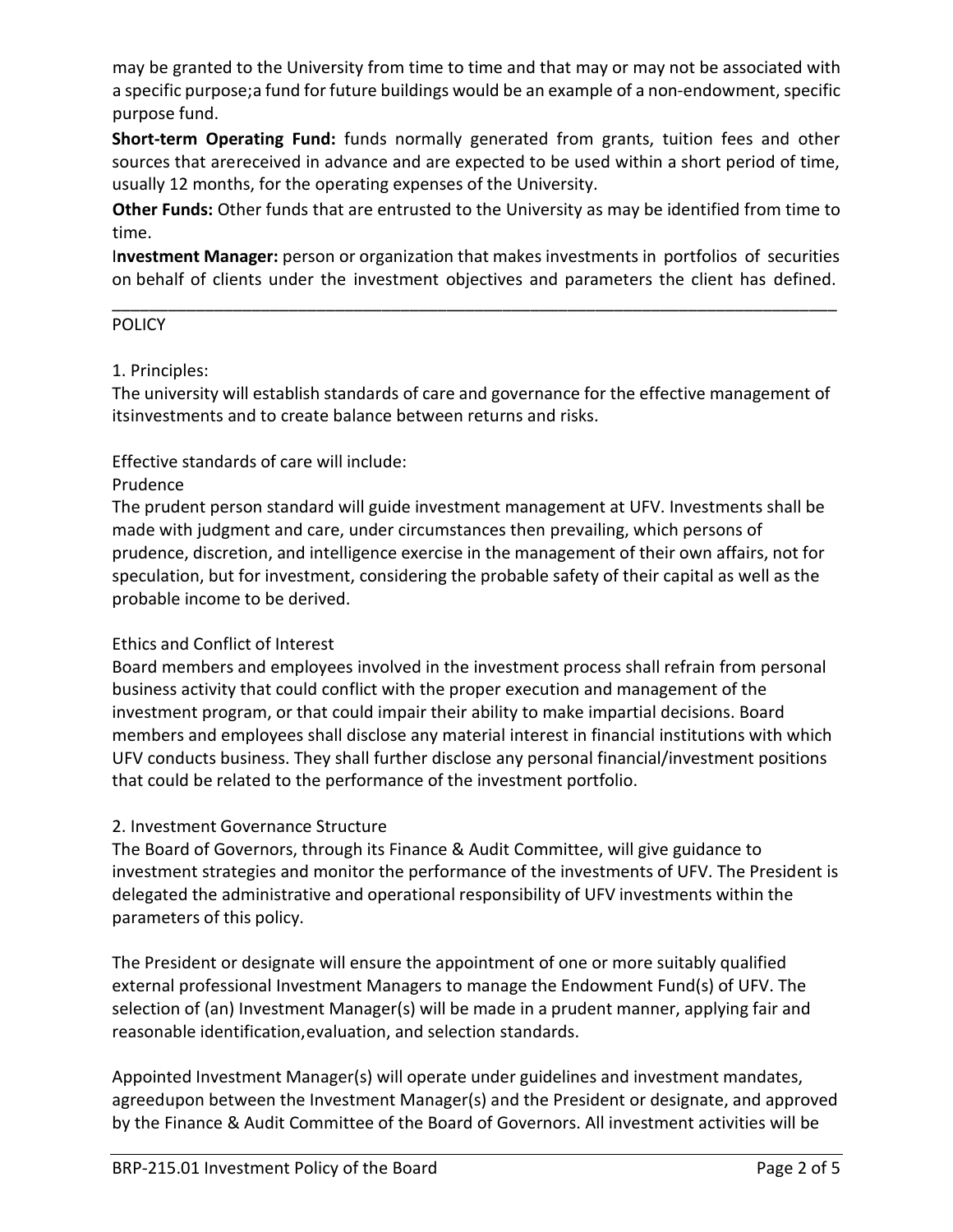made in accordance with the Code of Ethics and Standards of Practice of the Chartered Financial Analyst (CFA) Institute.

# 3. Responsible Investing

The University believes that its fiduciary responsibility for managing investment risks includes the risk pertaining to environmental, social and governances (ESG) issues. As a responsible owner, the Universitywill require that its Investment Manager(s) be signatories to the United Nations Principles of ResponsibleInvestment (UN PRI), and incorporate ESG considerations into the investment decision-making process, including individual security selection. The University will regularly engage and collaborate with its activeInvestment Manager(s) on matters related to ESG, including, but not limited to, information on proxy voting, AGM attendance and company engagement.

# Specifically, the University will:

Integrate the consideration of ESG factors into the investment process as an additional criterion inthe selection and ongoing monitoring of active Investment Manager(s) Obtain, review and disclose annual disclosures from active Investment Manager(s) on how ESG factors are incorporated into their investment decision making processes

# 4. Investment Objectives

The investment management of the Funds will be made in a manner that reflects the different objectives of those Funds. Each Fund will be managed to balance the investment return and risk objectives of those Funds.

### Endowment Fund(s)

The primary investment objectives of Endowment Funds are to preserve and maintain the purchasing power of the endowment capital and to meet the annual cash flow obligations of the Fund(s). Liquidityis not paramount as long as the funds generate enough cash flow to meet the annual spending allocation. Considering a long-term time horizon and the ability of the portfolio(s) to accept some volatility, the investment portfolio(s) will be sufficiently diversified to meet the investment objectives. Endowment Funds will be managed by the appointed Investment Managers operating within approvedinvestment mandates. Acceptable securities will be aligned with the fund objective as outlined in the investment mandates.

# Funds Other Than Endowment Fund(s)

The primary investment objectives of Funds Other Than Endowment are, in priority order, safety,liquidity, and return.

Risk of loss will be diminished by investing in high-grade instruments and evaluating the portfolio so that the impact of potential losses from any one type of security or individual issuer will be minimized.

The investment portfolio shall remain sufficiently liquid to meet all operating requirements that can bereasonably anticipated. The intent to invest in securities with maturities of longer than five years shall be disclosed in writing to the Finance and Audit Committee of the Board of Governors of UFV.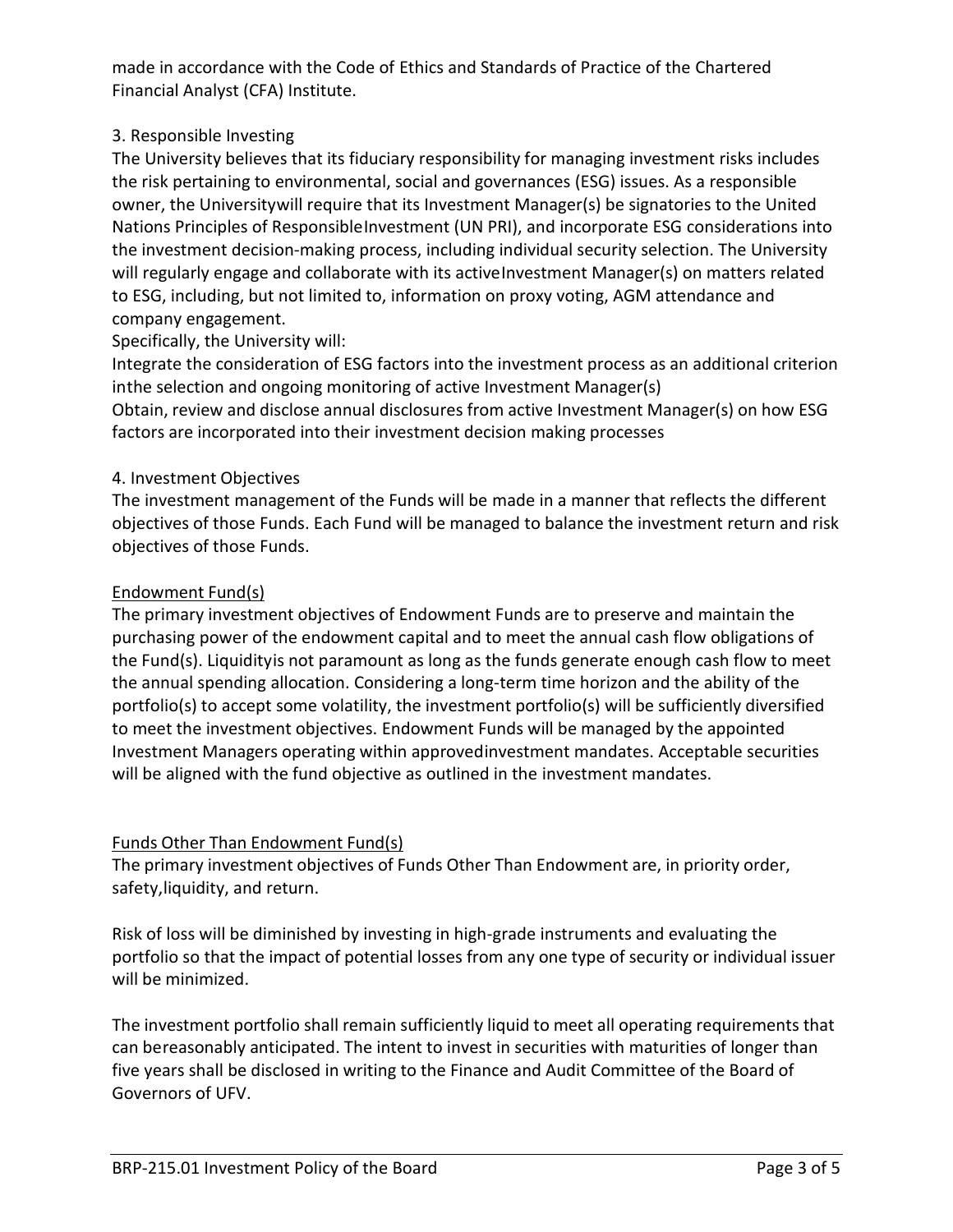The investment portfolio shall be designed to attain a market rate of return, taking into account, the riskconstraints and liquidity needs. Investments are limited to relatively low risk securities and a list of acceptable securities is included in Appendix A